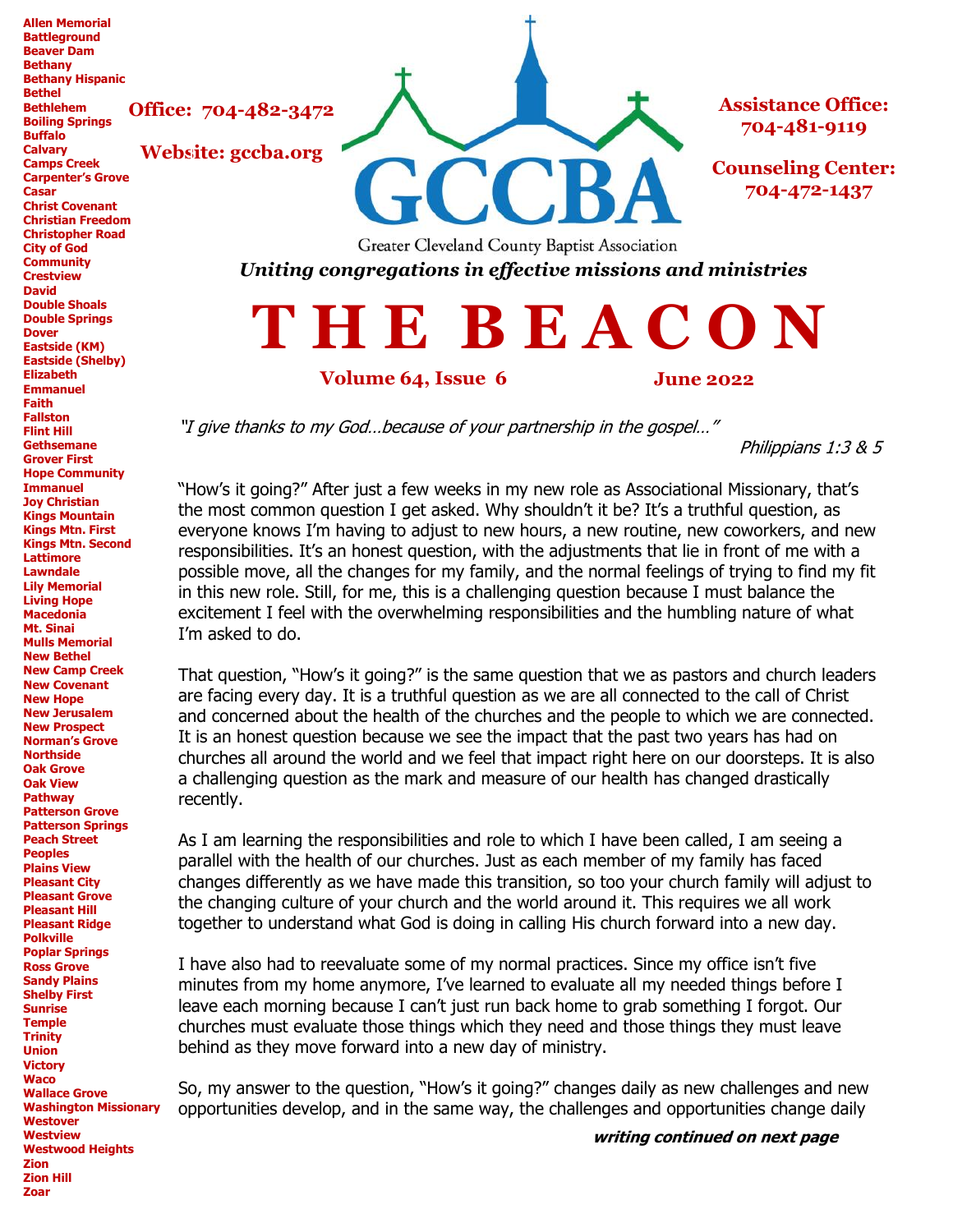# Thoughts from our Staff…..

for our churches. That's why Paul's words in Philippians 1 are so crucial to our churches as we lean into the partnership that we share as recipients of the Gospel. The beauty of our partnership is that God positions each of us to be a strength where others are weak. Some of us, like me, need a little help, a little patience and a little encouragement. Some of us need to be the encourager, the helper and the mentor. What a blessing it is to serve alongside one another.

Over the next few months, I plan to bring you a series of articles on church revitalization that I hope will shed light on the needs and opportunities we all share in our partnership in the Gospel. As we share the burden and challenge of carrying the Gospel to Cleveland County and beyond, we will also share in the renewed strength of our congregations. That way we can all celebrate in our answer to the question – "How's it going?"- with words of praise to our God.

#### Jason Ballard

It's an exciting time to be a part of the GCCBA. We have a new associational missionary and our building renovations are almost complete. I can't wait till you can see the work that has been done on the downstairs area to make the space more usable for you. We hope that this area will be a great place for churches to hold Bible studies, meetings, training, or celebrations. We also welcome community groups who are needing a meeting space to use the building.

Serving together, Katie



Please have the church administrator or staff complete the survey before Jun 30th. Following is the link to the survey [2022 Lifeway](http://guidestone.org/compensationsurvey)  [Compensation Survey](http://guidestone.org/compensationsurvey)

 $\bullet$  If you know of a church that does not have access to the internet, or rather not input the information online - there is a paper survey that I can send.

THIS IS SURVEY HELPS ME SHARE WITH CHURCHES ABOUT COMPENSATION.

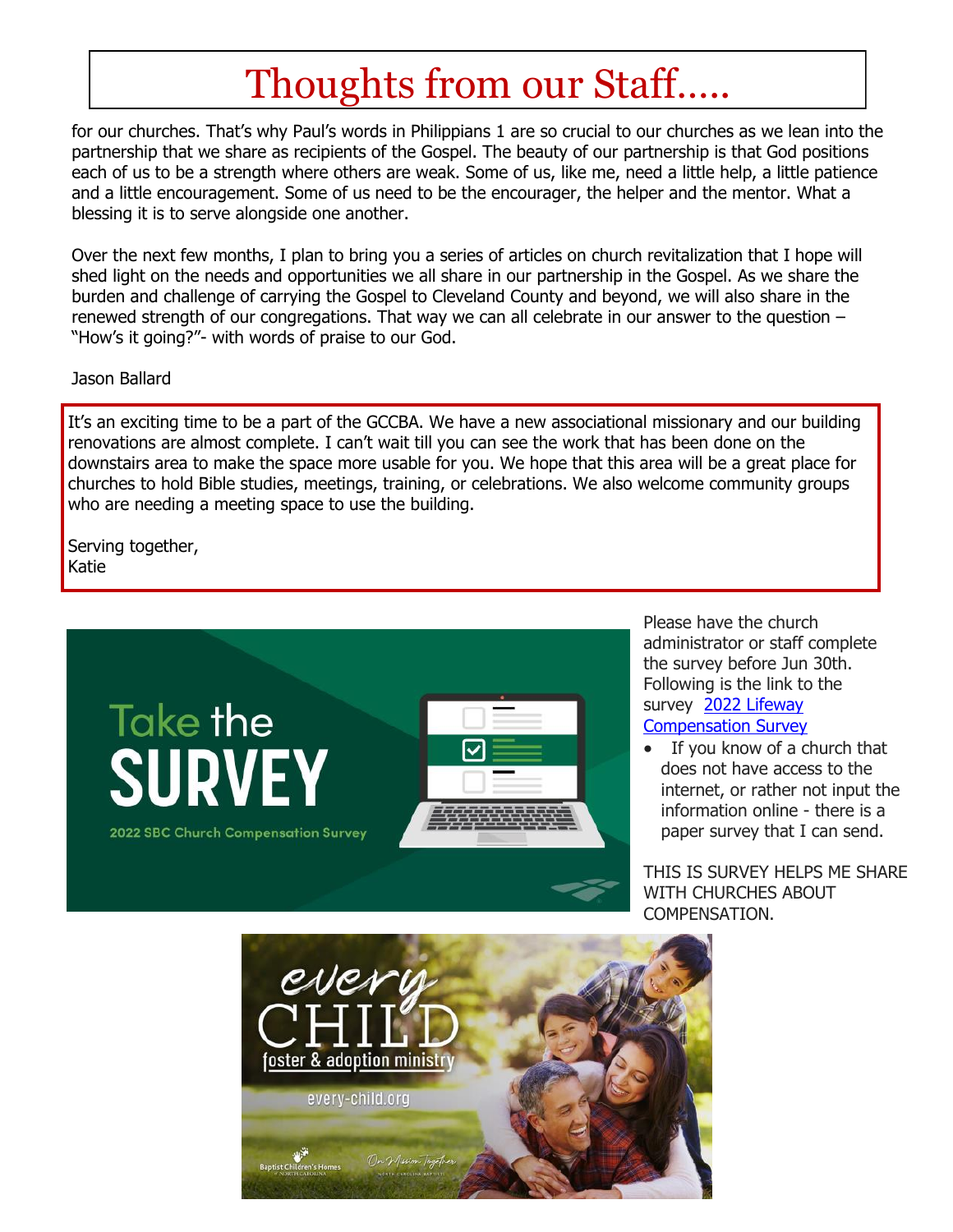# Mission and Network Opportunities

## Pastors:

**Ministers Conference** Monday, June 6, 2022 Lunch 11:30am, Program 12:00pm.

**KM/Grover Pastors Fellowship** will meet at the Carolina Crossing Restaurant on Thursday, June 2, at 8:30am.

**Lattimore Pastors Fellowship** will meet at the Snack Shop, Thursday, May 16th, at 8:30am.



Friday June 10, 2022 10:00 am –2:00 pm at GCCBA Bring your old files, it is time to shred!!



# Love. Grow. Serve.

### **Website/Social Media**

In order to see the most up to date information about happenings with the GCCBA, please check our website www.gccba.org or Facebook page. Soon, we hope to post more training videos.

# **ATTENTION all PASTORS and TEACHERS!**

Lamplighters Ministries will give a free copy of one of these books to your class or prayer group if you will have a class session to study it for at least four weeks! Every member in the class or group gets a free copy!



Contact us while supplies last. Any of these books can transform a life and a church. We are thankful to be able to make this offer due to the generosity of our donors.



Go to amazon.com to see the table of contents for each book plus a sample of each book. Contact Dr. Cullinan if you are interested in obtaining copies for your class or i prayer group. Allow three weeks for us to order them. cł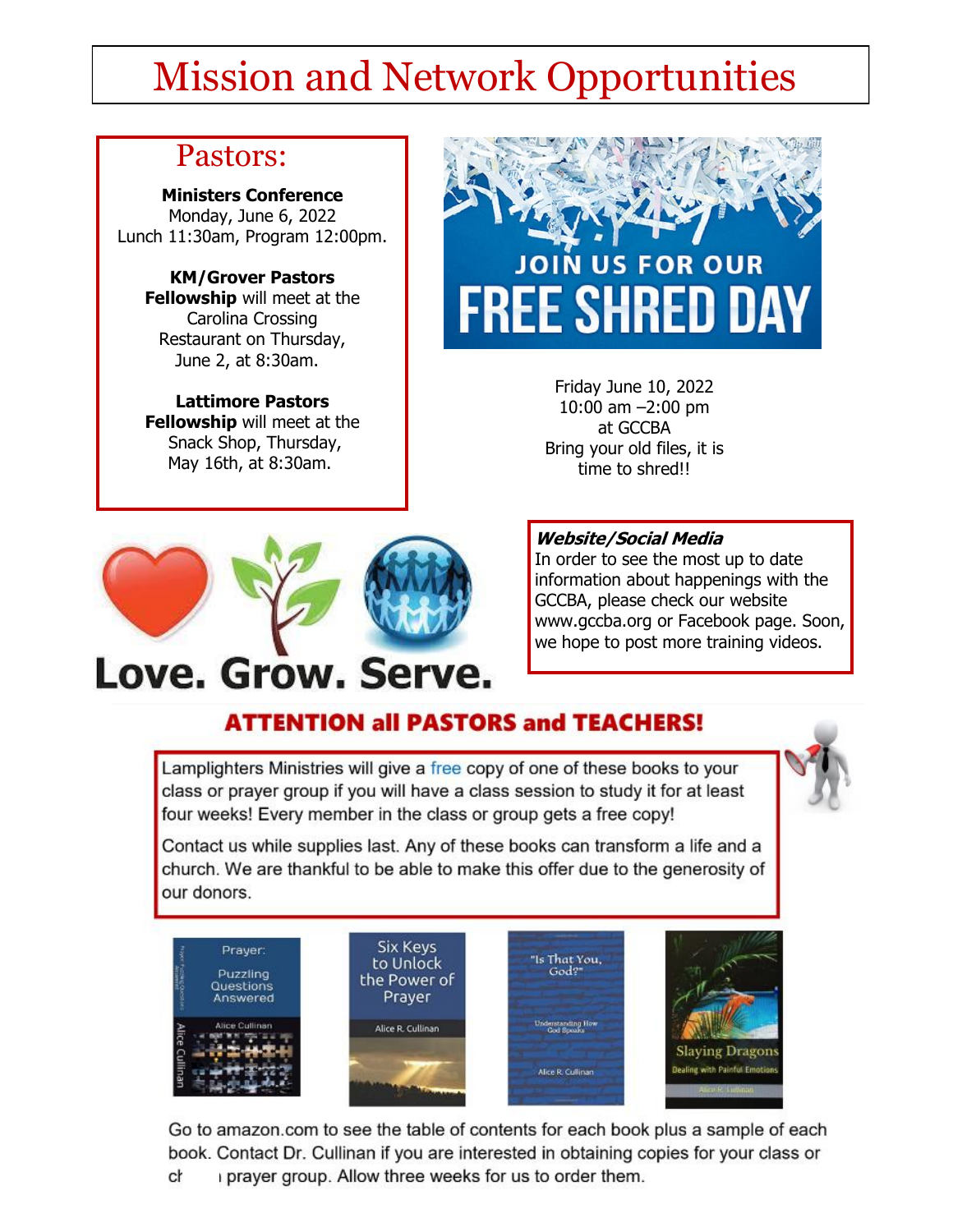# Missions Opportunities

# **PARTNERS** for **STUDENT SUCCESS**

### **School & Church Partnerships**

As school starts back in August, we plan to host prayerwalks at each school in the county. We will be partnering churches with local schools to send people to pray and collect school supplies. If you already have a partnership with a local school remember to start talking with the principal now about how you can serve them this summer and as school starts back in the Fall.

### **Shelby Mission Camp**

We want to welcome Robbie Alexander to Shelby as he takes over as the Director over the Shelby Mission Camp. Their biggest need right now is for cook teams. They need 3-4 on a team that can come help cook and serve meals this summer and at other times when mission groups are at the camp. Volunteers do not have to be trained for the NC Baptist Mass Feeding in order to be on a cook team for the camp. If someone from a church doesn't have enough to make a team he can pair you with other churches. If you are interested in serving at the camp please let Katie know and she can have Robbie contact you.



#### **Summer Missionary**

Our Summer Missionary is available to help with your Vacation Bible School, mission project, block party, etc. Please call the office to get on the schedule.

Summer is HERE!!!! I'm excited to hear about the churches who are joining together to do VBS for their community this summer! VBS is a GREAT ministry and outreach to the community. Here are some Lifeway Statistics on VBS Nationally.

- 25% of baptisms reported by the SBC comes from VBS
- 10% of people enrolled in VBS are unchurched
- 72,925 people accept Jesus as Lord as Savior
- 2,666 people commit their lives to church-related vocations through VBS
- 56,386 people enroll in Sunday School/Small Group Bible Study as a result of attending VBS
- Report your numbers! Help us keep track of VBS effectiveness, community outreach, etc.

We're praying for VBS in your church and community. Pray for each other! Share resources! Work together!



#### June 5th-10th

Allen Memorial - LifeWay's Spark Studios Ages for vbs are pre-k thru 6th grade Meal, 5:45-6:25 pm VBS, 6:30-8:30 pm Family night & meal, June 10th, 6 pm.

#### June 27-30th

Beaver Dam will be on June 27-30th. 5:30 pm –8:30 pm Ages 3 years old—6th grade Supper Provided We are doing Jerusalem Marketplace!



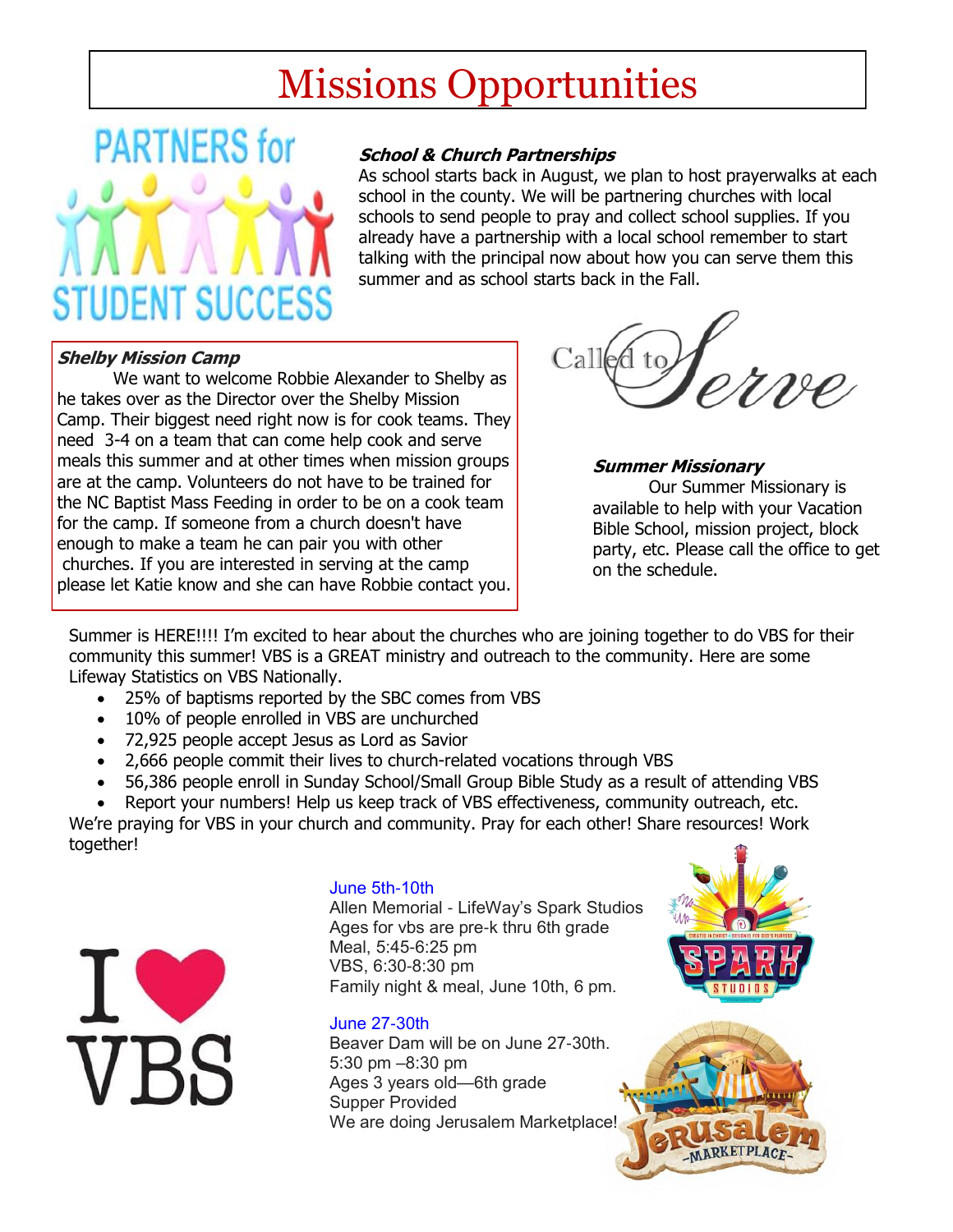# Missions Opportunities



### **Friday Feed the Hungry Lunch Program**

We still have several dates available for groups to sign up to provide food for the Friday Feed the Hungry Lunch Program. If your church is interested in bringing 75 bag l unches you to can sign up by contacting Katie Harris at 704-482-3472 or [katie@gccba.org](mailto:katie@gccba.org)



### **Fair Ministry**

A decision has not been made as to whether the Cleveland County Fair will be open this year but if it does we will be ready to minister. The food boxes and lunch provided were well received so we plan to do them again and hopefully provide other things. Please watch for more information on how you can be involved



Mission:Dignity® serves retirement-aged ministers, workers and widows as they face advancing age, illness, infirmity, death of a spouse and even natural disasters. Through it all, we provide constant care, prayer and financial assistance directly at the point of need.



"Somebody cares after all these years of service. Somebody is giving us a hand when we need it most."

> **Raul and Alicia Ortiz** More than 50 Years of Ministry



TEXT MDSUNDAY TO 41444

GIVE ONLINE AT MISSIONDIGNITY.ORG

100% of your gift will go directly to Mission:Dignity recipients.

"I have been young, and now am old; Yet I have not seen the righteous forsaken."

PSALM 37:25A (NJKV)

@2022 GuideStone® 820040 03/22

#### **Compassion Ministry Report**

| <b>Assistance Type: April 2022</b> |    |
|------------------------------------|----|
| Food                               | Q  |
| Power                              | 46 |
| Other                              | 2  |
| <b>Total Assisted Units:</b>       | 58 |

#### *GCCBA FOOD PANTRY NEEDED ITEMS: \*\* DIAPERS ALWAYS NEEDED \*\**

Spaghetti sauce spaghetti noodles peanut butter cereal macaroni and cheese Canned Meat



The pantry always needs everything, but the items listed are what we go through the fastest!

Toiletries: toilet paper, soap, shampoo, toothpaste, clothes detergent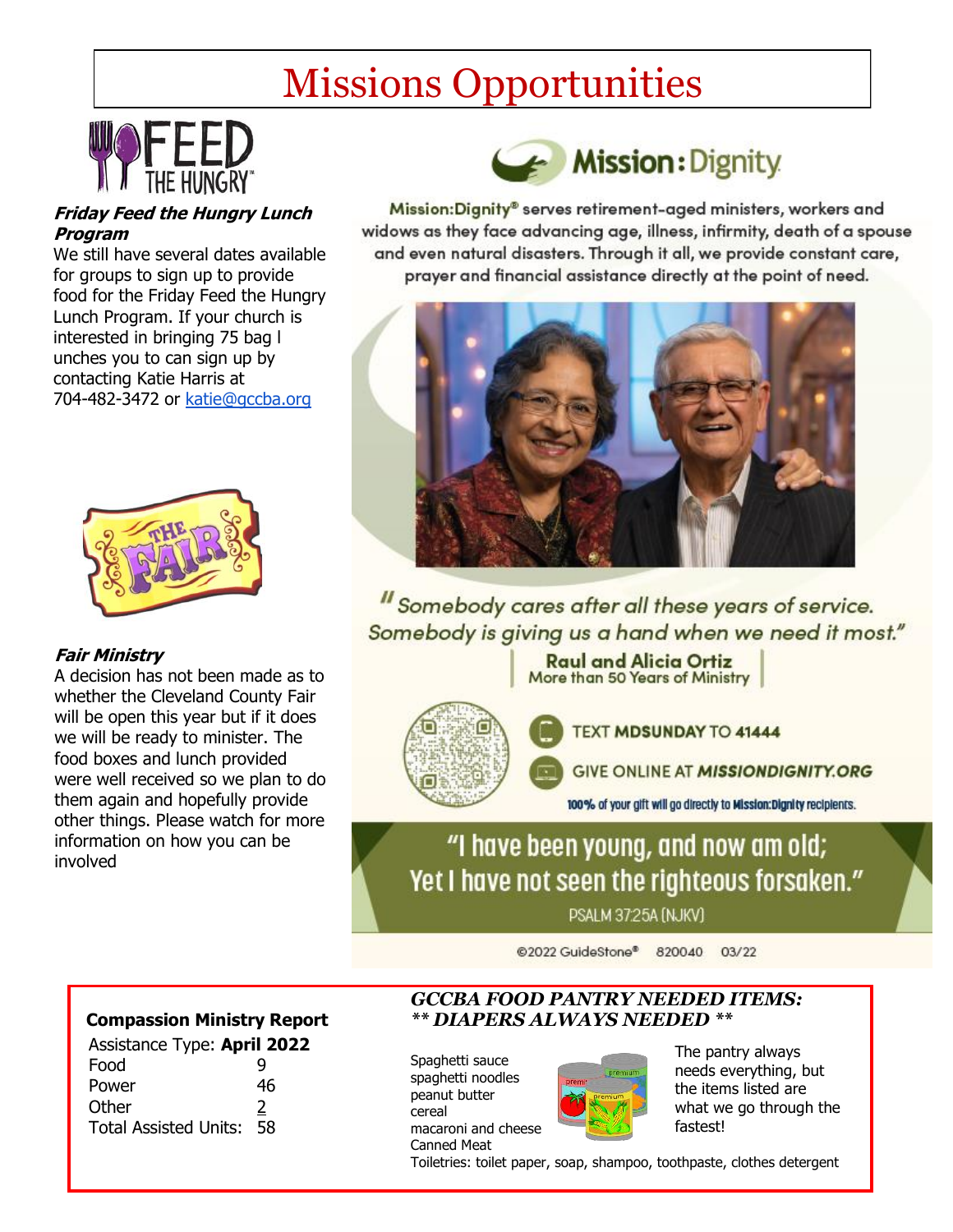# GCCBA Bulletin Board

### *Pastors Anniversaries for June*

Bethlehem: Steve Taylor, 13 years Calvary: Robert Rash, 1 years Faith: JR Robbins, 26 years Waco: Harold Fite, 20 years Zion: Matt Storie, 8 years **Block Party Trailer** 





The schedule for the trailer fills up fast for the Spring and Summer so please remember to call soon to reserve your date. The cost of the trailer is \$100 and includes all supplies needed to use the popcorn, snow cone, and cotton candy machine. We love to hear stories about how Block Parties have helped you reach out to the families in your community.



### *Wanted*

-Bibles (all kinds in any condition); Christian Literature (Sunday School, church training, tracts, devotionals, magazines from Christian publishers, etc.); -Christian Books of all kinds (hymns, Bible Study, concordances, Bible dictionaries and regular dictionaries, commentaries, children and adult Christian books and paperbacks, etc.);

- Christian CDs, DVDs, & Blu-Ray. , etc.

- Spanish: Bibles, Sunday School literature, and Devotional books.

Literature can be new or used. All material is sorted, boxed and sent to another Ministry, where it is sent to our brothers and sisters in poor Third World Countries. If you or your church would like to join "Harvest Seeds Ministry", please contact Pat Hamrick from Mt. Sinai Baptist Church 704-487-7518 or for Churches in Upper Cleveland County, New Bethel Baptist Church in Lawndale is now a collection site for "Harvest Seeds." Please contact Tony Fogleman at 704-538-0223 or you can bring them by the GCCBA Office.

**Please do not send: RA, GA, Acteens, & Mission Friends material; No Mission Mosaics, Mature Living, Guide Posts, & Angels on Earth magazines; No cassette or VHS tapes.**

### *Pray for these couples on their special day in June:*

New Hope – Russ and Melody Bradley - 6<sup>th</sup> Ross Grove - Marcus and Brittany McGill - 9<sup>th</sup> Lattimore – Buddy and Meredith Morehead-  $13<sup>th</sup>$ Trinity - Michael and Charlene Frazier - 14<sup>th</sup> Westview - Rick and Susan Bowling - 14<sup>th</sup> Westwood Heights - David and Angie Costner - 14<sup>th</sup> KM 2nd – Dennis and Patricia Pruitt  $-20<sup>th</sup>$ 



### *Pray for churches who are seeking a pastor.*

Boiling Springs  $\sim$  Carpenter's Grove  $\sim$ Double Springs  $\sim$  Emmanuel  $\sim$ Fallston  $\sim$  Lattimore  $\sim$  Lawndale  $\sim$ Patterson Grove  $\sim$  Pleasant Hill  $\sim$ 

# **pray** on it **pray** over it<br>**pray** through it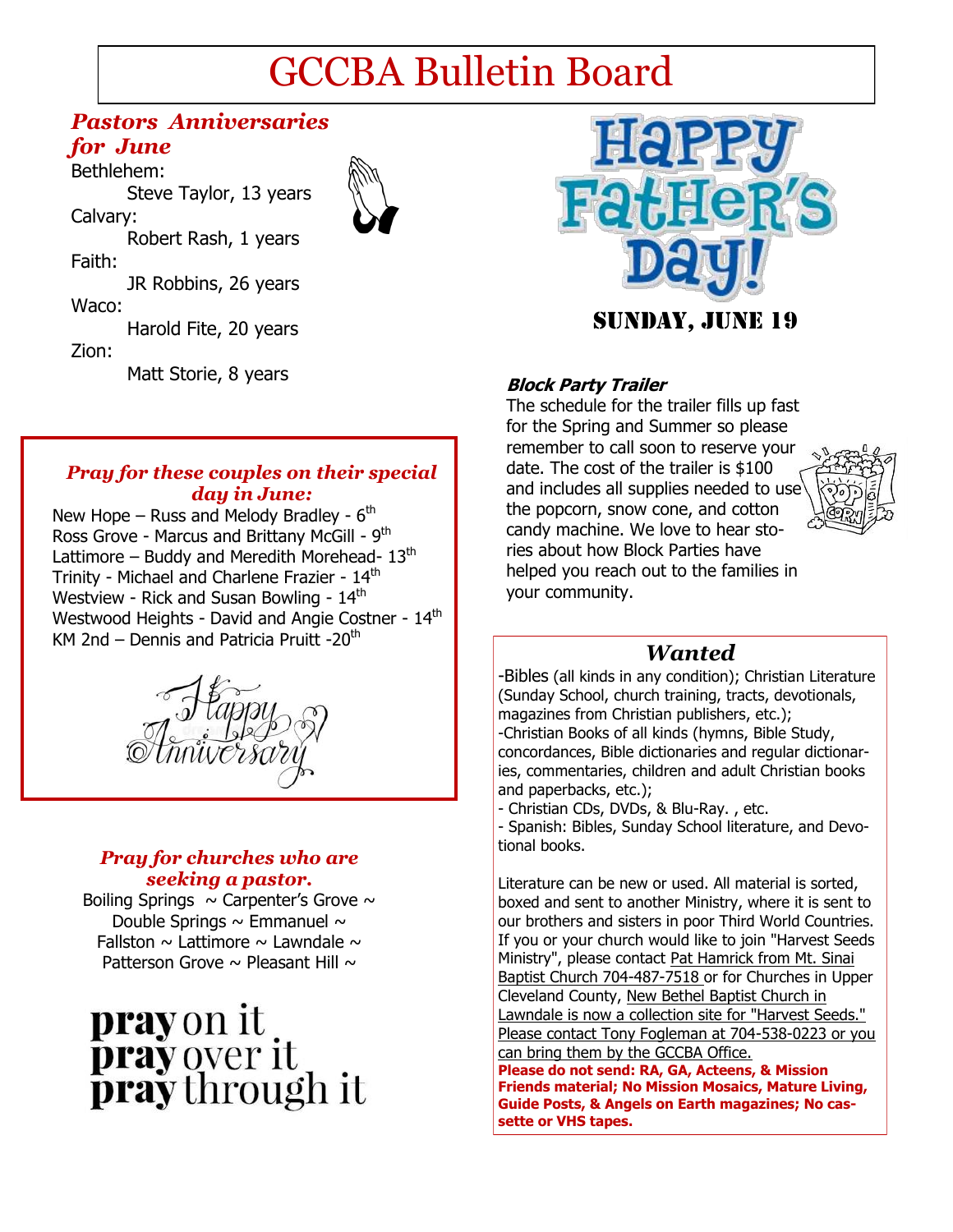# Church Needs.....

 $\lnot \textit{update}$ 

#### **Camps Creek Baptist**

**Part-time Youth and Children's minister** We are a loving community based church who is founded in God's Word, Christ centered, and desires to share the gospel with others. We are looking for someone who is solid in their faith and grounded in the Bible. This person will minister to and direct the ministries of youth, children, and their families. Responsibilities include planning, directing, conducting, and developing these ministries for the spiritual growth and discipleship of the youth and children. You need to have good communication skills, the ability to work well with staff and volunteers, and display a love for students with a desire to disciple them in God's Word. If God has lead you more toward youth or children ministry, please know that we are open to splitting this into 2 part time positions. Please send resumes c/o Personnel Committee to campscreek@yahoo.com or 2323 Camp Creek Church Road Mooresboro, NC 28114 For additional questions (704) 434-2354

#### *Flint Hill:*

Flint Hill Baptist Church is seeking a **Pianist** to play for worship services, choir rehearsals, and other occasions in support of the music ministry of the church. Anyone interested in this position please send a resume electronically to: personnel@flinthillbaptist.org

#### *Lawndale:*

Lawndale Baptist Church in Lawndale, NC is seeking a **full-time pastor**  to shepherd and grow the church. To provide Spirit led, bible-based preaching and teaching. We support the SBC, NC Baptist State Convention, and our local association (The Greater Cleveland County Baptist Association). If the Spirit is leading you to serve our church, please send resumes to: LBC Pastor Search Team, PO Box 55, Lawndale, NC 28090, Or email: lawndalechurch@gmail.com, Sermon samples are welcome.

#### *Lily Memorial:*

Lily Memorial Baptist Church is in need of a **pianist/choir accompanist**. Music is traditional. Responsibilities would include Sunday morning service at 11:00, Sunday afternoon choir practice at 4:30, Sunday evening service at 6:00 and Wednesday night prayer meeting at 6:00. Resumes may be mailed to Lily Memorial Baptist Church, 406 Whitener St. Shelby, NC 28152.

#### *Mount Sinai:*

Mount Sinai Baptist Church of the Greater Cleveland County Baptist Association is prayerfully seeking a **part-time Media Team Leader**. The media team leader will be responsible for the overall media programs of the church, working with the staff and the media team for an effective ministry. Successful candidate should be self-motivated with strong typing, proofreading, organization, leadership and communication skills. Please send resume to: Mount Sinai Baptist Church, Attn. Search Committee, 1227 Mt. Sinai Church Rd. Shelby, NC 28152 or email: msbcsoundbooth1@gmail.com

#### *Oak Grove:*

Oak Grove Baptist Church is prayerfully seeking a **permanent part-time pianist** that can read music and play traditional hymns and contemporary music. Responsibilities include Sunday morning & evening Worship Serve and choir practice. If interested, and more information, please mail resume to: Oak Grove Baptist Church 1022 Oak Grove Rd. Kings Mountain, NC 28086 Attn: Josh Hamrick. You may email to ogbc1022@gmail.com.

#### *Patterson Grove:*

Kings Mountain, NC Patterson Grove Baptist church seeking a **Full Time Associate Pastor/Youth** to serve as the primary support person for the Youth. Responsibilities include serving as the direct support person for the senior pastor, plan and promote Bible study and activities to prompt spiritual growth for the youth, develop programs to enlist and retain the youth, etc. If interested, please email questions or resumes by mail to Patterson Grove Baptist Church, 301 Oak Grove Road, Kings Mountain, NC 28086 or email personnel@pgbckm.org

Patterson Grove Baptist Church, in Kings Mountain, NC is seeking an **interim pastor** to guide the multi-generational church in discerning God's will and vision for the future while building on the church's spiritual markers of the past. This visionary shepherd will stand grounded in prayer and God's Word to equip the church for vibrant worship, sharing the gospel of Jesus Christ, and missional mindedness. This pastor will be able to navigate the interim period with awareness, perseverance, and a servant heart to bring change and to prepare the fellowship of believers to advertise God, make disciples, and bless the community with their next senior pastor. Please prayerfully submit resumes or any questions by email to InterimSearch@pgbckm.org by June 1, 2022.

#### *Pleasant Hill:*

Pleasant Hill Baptist is in need of a **pianist/choir accompanist**  for Sunday morning worship and Wednesday night choir rehearsal. Music is traditional/blended style. Contact Amanda Lowery alowery52@gmail.com

#### *Poplar Springs:*

Poplar Springs Baptist Church is seeking an experienced **part time organist.** Responsibilities include playing all regularly scheduled Sunday Services, practice with choir on Wednesday night, playing for any specially scheduled church activities, funerals and weddings as needed. Resumes may be mailed to Personnel Committee, Poplar Springs Baptist Church, 1106 Poplar Springs Church Road, Shelby, NC 28152.

#### *Ross Grove:*

Ross Grove Baptist Church is seeking an **instrumentalist – (piano and/ or organ).** This position is a part-time, salaried position and includes providing instrumental solo and accompaniment for Sunday morning worship services, accompaniment for the choir when it resumes, and providing music for special services, weddings and funerals as needed. The person would work with the pastor and minister of music to enhance the worship services through music. Resumes are being accepted through May 21 at rossgrovebaptistchurch@gmail.com. For additional information you may call the church office at 704-482-6051 on Tuesdays or Thursdays or email the church office. You may mail resumes to Ross Grove Baptist Church at 1225 Fallston Road, Shelby, NC 28150.

**If any of these positions have been filled, please let me know at nicole@gccba.org** 

> Go to our website to see all job listings: <http://gccba.org/available-positions/>